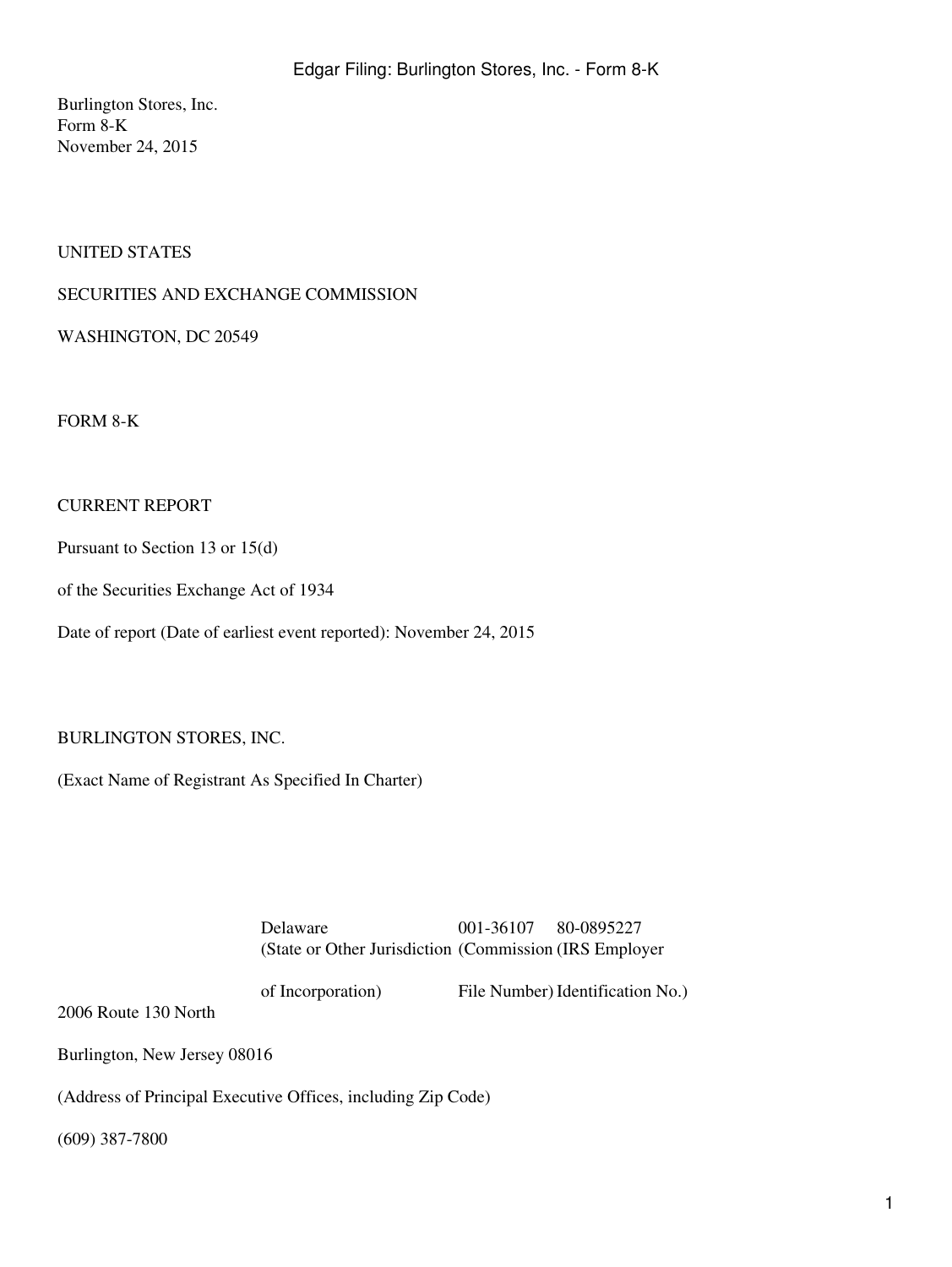# Edgar Filing: Burlington Stores, Inc. - Form 8-K

(Registrant's telephone number, including area code)

Not applicable

(Former Name or Former Address, if Changed Since Last Report)

Check the appropriate box below if the Form 8-K filing is intended to simultaneously satisfy the filing obligation of the registrant under any of the following provisions:

¨Written communications pursuant to Rule 425 under the Securities Act (17 CFR 230.425)

- ¨Soliciting material pursuant to Rule 14a-12 under the Exchange Act (17 CFR 240.14a-12)
- ¨Pre-commencement communications pursuant to Rule 14d-2(b) under the Exchange Act (17 CFR 240.14d-2(b))
- ¨Pre-commencement communications pursuant to Rule 13e-4(c) under the Exchange Act (17 CFR 240.13e-4(c))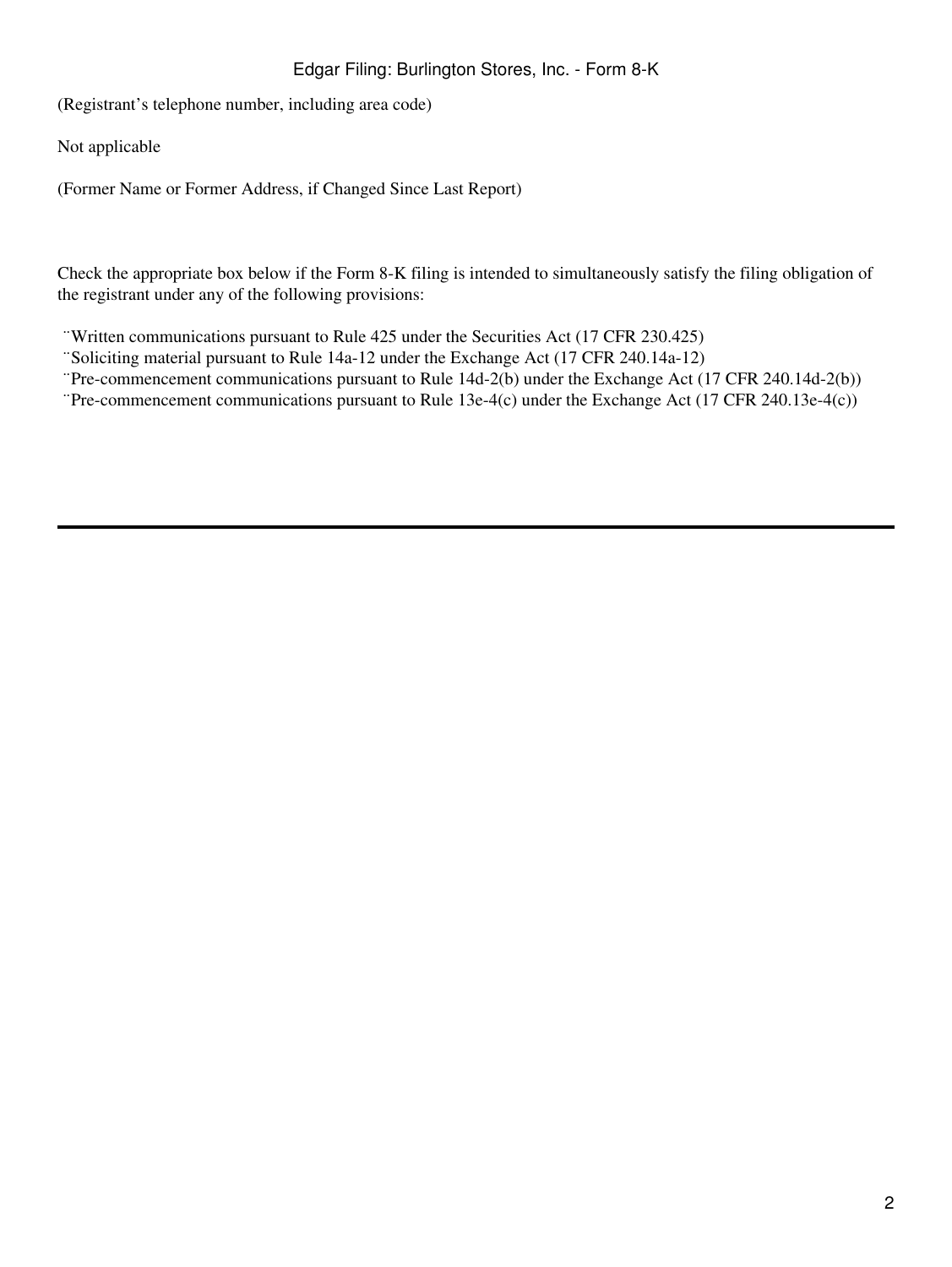Item 2.02.Results of Operations and Financial Condition.

On November 24, 2015, Burlington Stores, Inc. issued a press release announcing its operating results for the fiscal quarter ended October 31, 2015. A copy of the press release is furnished as Exhibit 99.1 to this Current Report.

The information contained in this report, and the exhibit attached hereto, is being furnished and shall not be deemed to be "filed" for purposes of Section 18 of, or otherwise regarded as filed under, the Securities Exchange Act of 1934, as amended (the "Exchange Act"), nor shall it be deemed incorporated by reference into any filing under the Securities Act of 1933, as amended, or in the Exchange Act, except as shall be expressly set forth by specific reference in such filing.

Item 9.01.Financial Statements and Exhibits. (d) Exhibits

Exhibit

No. Description

99.1 Press Release dated November 24, 2015.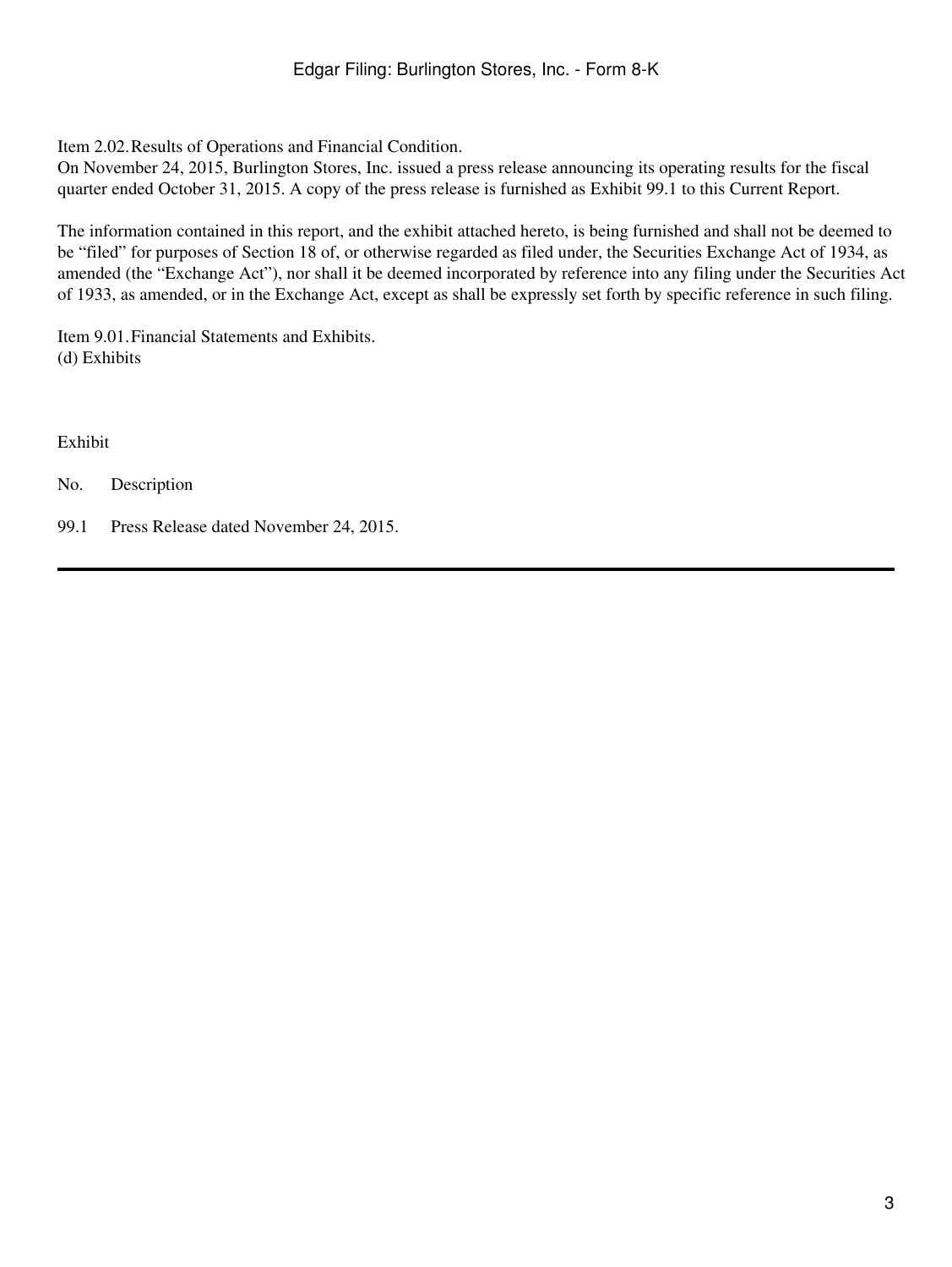## SIGNATURE

Pursuant to the requirements of the Securities Exchange Act of 1934, the registrant has duly caused this report to be signed on its behalf by the undersigned hereunto duly authorized.

## BURLINGTON STORES, INC.

/s/ Robert L. LaPenta, Jr.

Robert L. LaPenta, Jr.

Vice President and Treasurer

Date: November 24, 2015